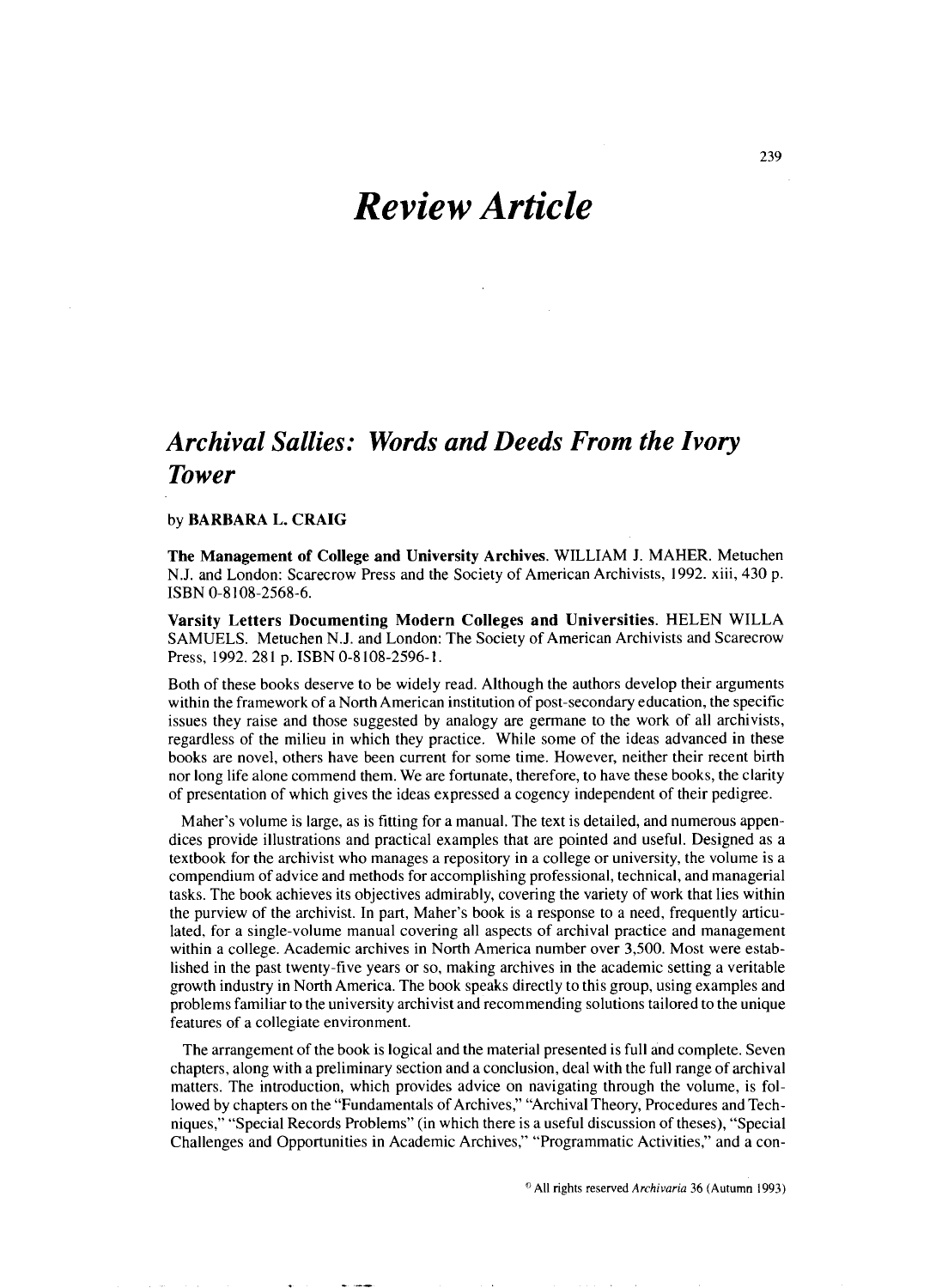# **240 ARCHIVARIA 36**

clusion that directs archivists' attention outward, to their place in the broader academic community and to the archives' special role in it. Among the five appendices are a selective bibliography on management basics for archivists, model archival processing forms, and the Society of American Archivists/College and University Archives Section "guidelines and resolutions on theses and dissertations." The index is economical but extremely useful, providing a precise subject *entrée* into a book with long chapters whose many sub-headings are not given in the table of contents.

The author is to be congratulated for harmonizing the particulars of academic archives with the universals of archival practice. Maher's managerial advice is clear, and many of his experiences provide useful lessons in politics and valuable information on methods. I was particularly struck by his keen grasp of appraisal issues, which Maher rightly identifies as one of the key problems facing modern archivists, regardless of the environment in which they work. He sensibly points out the futility of trying to unite hypothetical future use with the demands of today, arguing that providers of heritage and purveyors of memory are not always one and the same. He has some pithy things to say about the art as opposed to the science of description. Surprisingly, after several hundred pages of cogent argument backed by compelling examples, Maher modestly concludes that neither the findings reported nor his recommendations should be taken as the final answers.

Despite the hard-cover and solid binding-features to be encouraged in works of reference-I was disappointed at the presentation of the volume. The chapters are not numbered, a small point admittedly, but a feature that facilitates dipping into and negotiating a complex volume. The typeface is not particularly pleasing and my eyes quickly grew tired. I was bothered by the failure to underline or italicize non-English terms such as *per se.* Photographic illustrations, graphic devices, and guide numbers tied to headings and sub-headings all would have made the book more pleasing and an example to emulate. It is indeed unfortunate that a book of this calibre was not accorded more attention in design.

A University archivist would use this book often, especially in conjunction with the guidelines for student assistant workers also produced by the energetic SAA College and University Archivists Section. Maher's examples speak directly to the university records environment, to the importance of individual authority in academic bureaucracies, to the problems of placement and conflicting mandates, to the pitfalls of *pro forma* "collection policies," and to the requirements of using students in processing projects. As a teacher of archives, I finished the book with a nagging sense of *ennui.* As much as I like the book, and I shall use it often, I was, in the end, somewhat unsettled by its larger implications. Should archivists overcome the barriers of ignorance or should we encourage isolation by addressing manuals to specific settings? The dictates of a "unique" environment appear overwhelming and may undercut a consensus on a universal theory and common practice. I realize that a pressing need for this book stems from the enormous growth of college archives compared with the few trained practitioners available to staff them. This being the case, a book that deals with theory and practice in one setting has a practical reason and a commercial rationale. It certainly provides an oblique but telling comment on the absence of a consistent curriculum for professionals. A book that aims to set out the basic elements required to meet the documentary needs of a college or university is certainly late in coming—the good ship *Archives* has been launched in colleges without either a complete keel or an engine in place.

College and university archivists will welcome Maher's advice and examples, which are so apt: the need for assiduous, long-term effort to see that a mission statement is approved within the institution; the importance of resisting pressures to undertake other duties if the result is neglect of the basic archives programme; the focus on organizational behaviour; and the necessity of winning support within the academy as a buffer against bad times. On one hand, I welcomed with relief Maher's counsel to develop the skill of accepting frustration as a needed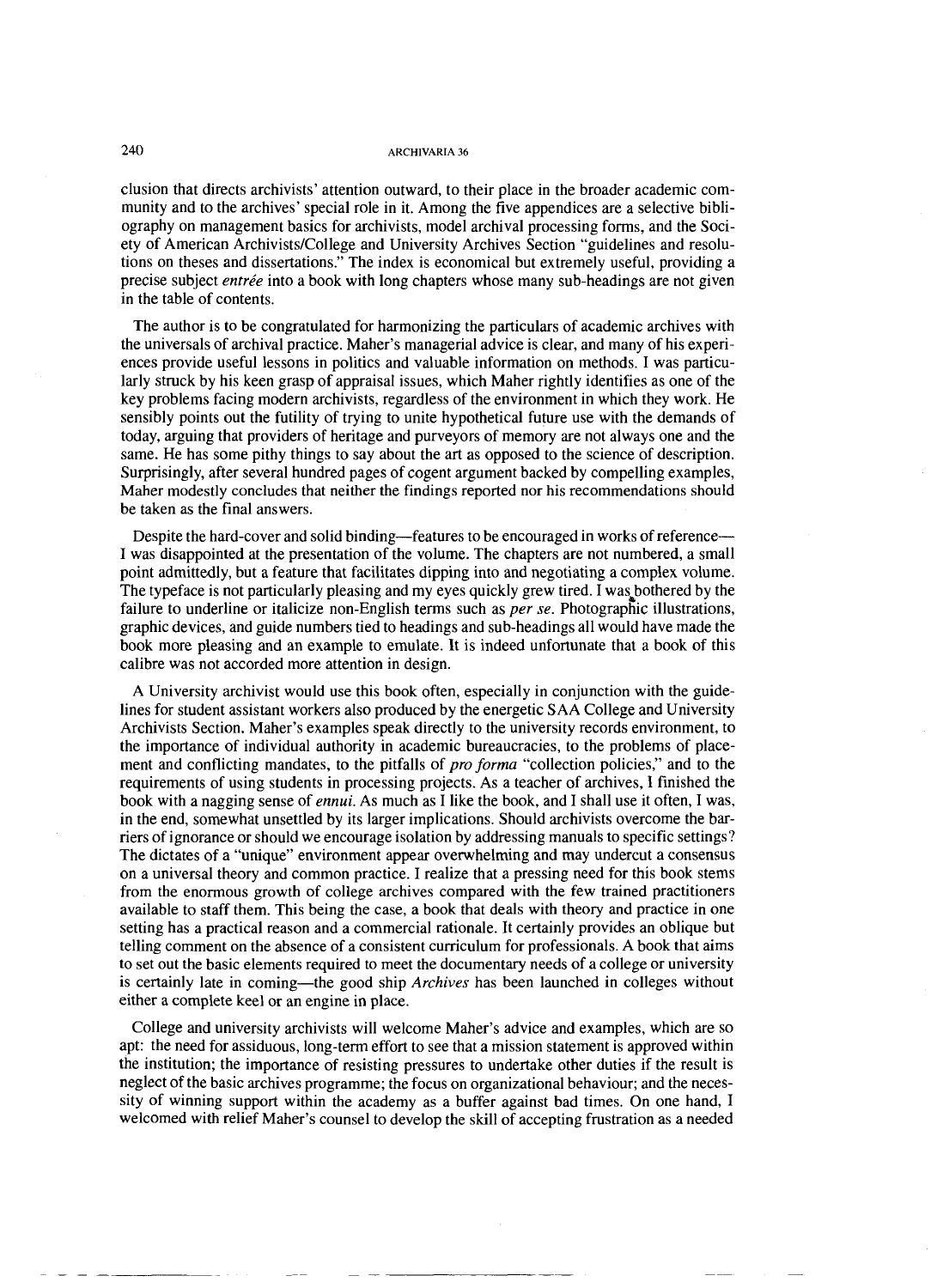# ARCHIVAL SALLIES 241

asset along the road to success. On the other hand and from a more detached view, all such good advice is also a sign of the tenuous place of the archivist and role of the archives programme in these institutions.

Helen Samuels tells us that she has found the key to establishing an important role for the archives and an unassailable place for the archivist. In *Varsity Letters* she shifts archivists' attention from the duties of a keeper of records to the more dynamic role of a shaper of documentation. Her bold plan is to convert appraisal, or "collection building" from its near-sighted focus on the details of records to a macro analysis of the broad sweep of institutional life. Her aim is to present a universally valid method for building the relevant documentation of an organization, which, for the sake of clarity and example in this book, she has chosen to apply to an institution of higher learning. However, the method is not exclusive to the academic setting and could be applied equally to other organizations. Appropriate documentation would flow into the archives as the result of a rational plan developed systematically through a process of functional analysis. Here is the strategic plan for a university archivist, one that addresses many of Maher's concerns: a mission statement in order to establish unique archive credentials as the documenter of the university; a clear focus on service to the university community through documenting higher education; the identification of "appraisal" as the engine of the work of the archives, but a special kind of appraisal that is integrated into the organization and its aims rather than its records.

*Varsity Letters* is a self-confident book. It is written well; it is pleasingly designed; it is easy to negotiate and to use; and it addresses fundamental issues that are relevant to all archivists. The book is divided into nine sections. A useful introduction contains a rationale for the functional approach to documenting the institution, and a model scheme for institutions of higher learning based on the seven broad functions characteristic of colleges. Seven chapters then examine each of these broad functional areas in turn: "Confer Credentials," "Convey Knowledge," "Foster Socialization," "Conduct Research," "Sustain the Institution," "Provide Public Service," and "Promote Culture." Within each chapter the author has followed a parallel plan of arrangement in which the sub-functions are identified, their documentary problems reviewed, and recommendations given to assist the archivist in documenting the function. **A** final chapter defines the purpose of an Institutional Documentation Plan (IDP) and outlines the steps to be taken in developing one as well as preparing its sister plan, that of the process to be followed in implementing the IDP. A useful index and well-placed photographs complete the volume.

This book is impressive and will no doubt receive the glowing reviews that it mostly deserves. It should also foster debate, which is needed, and a clear response to its broad challenge to archives as they have developed over time. Samuels is convinced that modern organizations and their documentary practices have overturned the basis of traditional archival theory, and outstripped the capacity of its methods and practices to cope with creating usable documentation of the institution. This new situation brings with it some unavoidable imperatives. Where they are wanting, the theory and its methods must be adjusted accordingly and quickly. The archivist's role must also be recast, dramatically, from that of minion to master. Archivists must proclaim their independence by becoming the creators of documentation profiles of their institutions. Older methods and devices, such as the records inventory and survey, previously used to support acquisition and geared to the custodial function of the archivist, must be either abandoned or retooled. New methods and techniques will empower the new pro-active archivist whose first duty is to prepare, plan, and execute an IDP.

Both the archives-its contents and its purpose-and the function of the archivists-their professional goal and its underlying philosophy-are changed in this book. It is a testament to the skill and persuasiveness of the author, moreover, that the whole enterprise is laid before us with clarity, economy of words, and uncomplicated prose. I hope that I do not do an injustice to the subtleties of Samuels's arguments by suggesting that her model archivist resembles a librarian. The archivist of the future, in preparing an Institutional Documentation Plan in order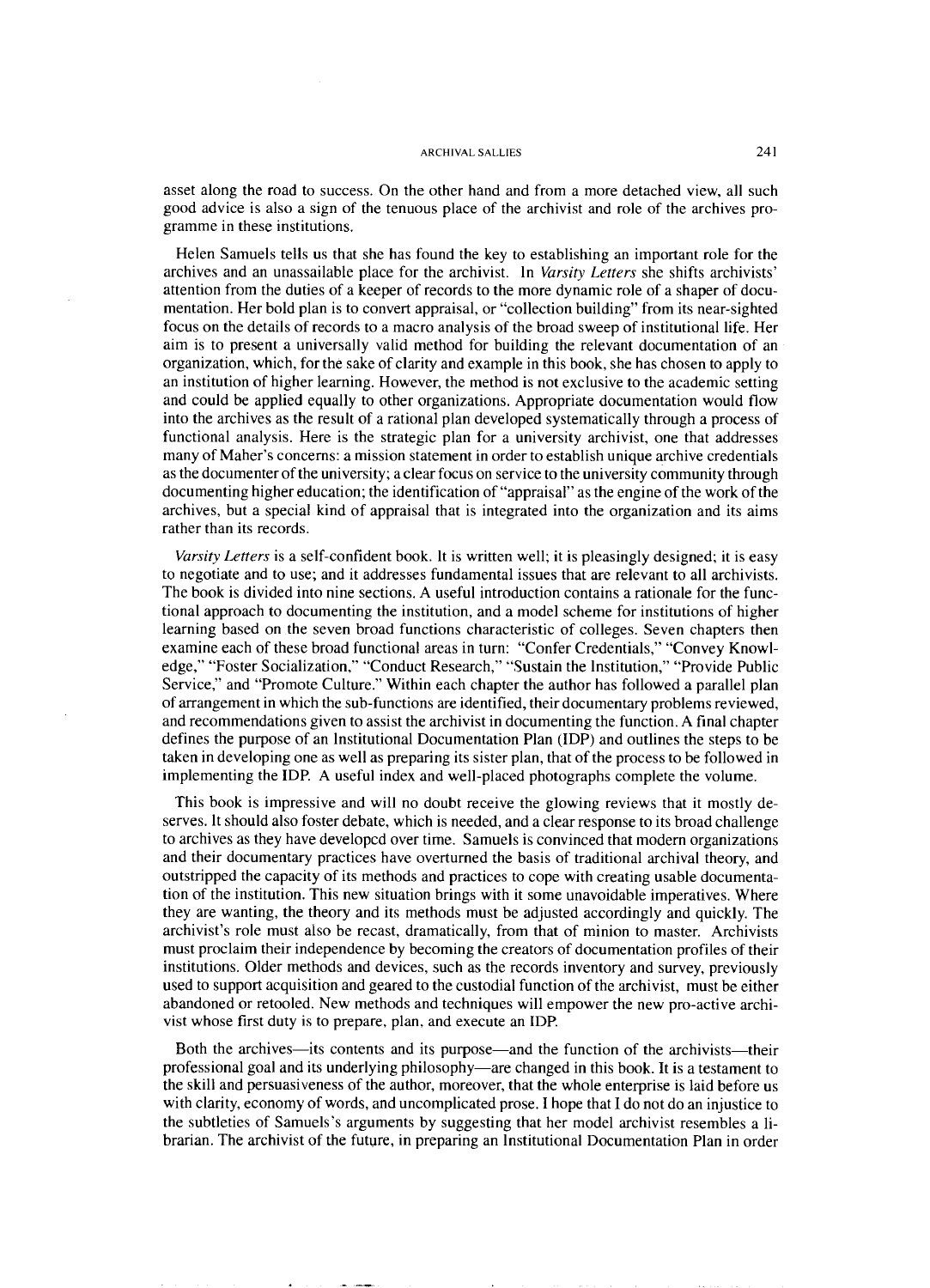## 242 ARCHIVARIA 36

to document either an institution or a phenomenon, will be preparing the archival equivalent of a comprehensive collections plan. The archivist will then implement the IDP by building the documentation and information about the institution or phenomenon in such a way that it meets the plan's objectives. The IDP will have bench-marks of quality and comprehensiveness akin to the levels of collecting bench-marks for libraries.

The only absolute prerequisite to this new way of archive-building is the functional analysis and its resultant plan. The author acknowledges that resources and staff are important, but in the big picture they are variables affecting detail. The number of staff will certainly determine the length of time it will take to implement the plan and keep it operational. The level of resources also may dictate the degree of detail considered necessary for identifying documentary problems, and may restrict the ways in which the archivist redresses the gaps in documentation. The IDP itself, however, is not dependent on the staff available to implement it. It is not just the big, well-funded archives that can transform themselves into documentation centres: "lone arrangers," too, can and must become documentalists. The IDP is a universal faith and its plan of implementation a process and a tool that can be used by all archivists.

I have three specific comments to make about the arguments in *Varsity Letters.* In reading this book I noted a growing divergence between my own restricted sense of the term "function" and the broad way in which "function" is used by Samuels. I am still not convinced that either "socialization" or "promoting culture" is a "function" of a university. I do not dispute that these are aims—they may even be broad institutional goals; they certainly are institutional purposes but 1 do not think that they are functions. A function is a clearly articulated activity composed of distinct and specific procedures that would, as a matter of course, have specific documentary manifestations. This is not merely a semantic consideration. Many distinct functions contribute both meaning and documents to any one of the broad areas identified by the author, areas she calls "functions" but which what might be more fruitfully classified as "purposes." Although Samuels does discuss the records created by modern universities, she confesses to be interested more in the institution itself, its history, its purpose, and its "functions." This prime, almost exclusive interest is dictated by the requirements of the documentation plan and leads to a conclusion about what is needed to adequately document the institution or human phenomenon. The question that the archivist must ask is not "what documents does the institution create?" but rather "what does it take to document adequately the institution?" To be entirely fair, the author does discuss the documents that the institution creates, but the analysis of records as opposed to "functions" is downplayed.

The functional analysis and IDP are true declarations of independence from the tyranny of documents as they are created, accumulated, and used. In this new archives scenario, documents now are considered only in relationship to their contribution to a picture of the institution as described in the functional analysis. Documents, either as they are created by the institution or as they are simulated by the archivists, provide the palette of colours that the archivist/ artist uses to paint a picture. The archivist unites the sphere of history with the sphere of documents by determining the value of records in documenting the institution or phenomenon. In this new archives ecology, information is a democratic commodity because all information of the same type is of equal value regardless of its documentary manifestation. Rejected applications for admission do not warrant a recommendation for preservation, partly because the information on rejection is to be documented in other ways that are more direct, economical. and purposeful. Function, as defined, analyzed, and documented according to this method is in direct opposition to methods that focus on contemporary values, on records, or on events.

The functional analysis and its method may be very useful tools. By concentrating the argument on functions, however, the author has neglected explicitly to tie the descriptive analysis to a parallel and equally full analysis of each function's documentary expression—or typical documentary expression, if you will. The author recommends that archivists create what is in effect a "Higher Education in the '90s Collection." As a parallel she counsels us by implication